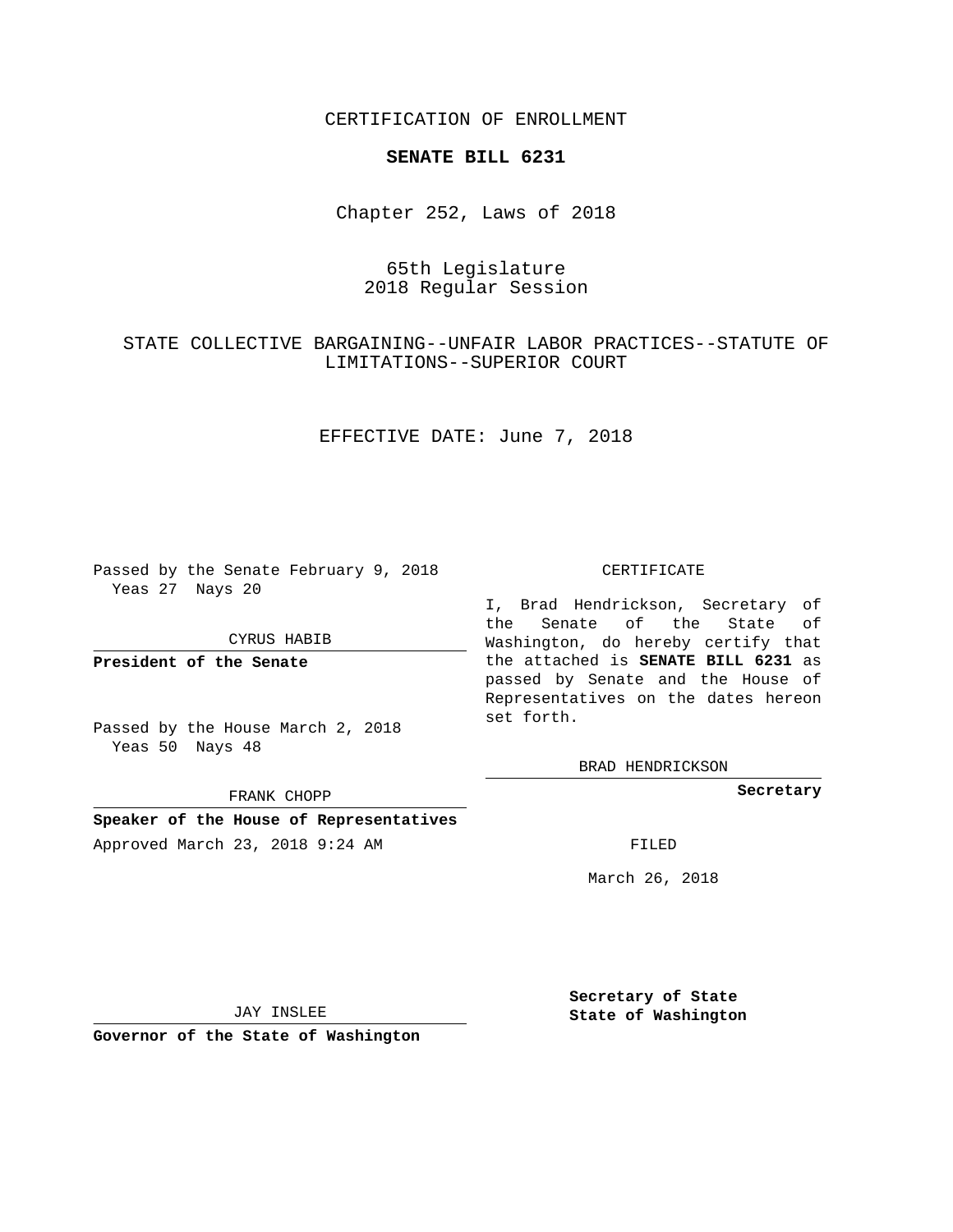## **SENATE BILL 6231**

Passed Legislature - 2018 Regular Session

**State of Washington 65th Legislature 2018 Regular Session By** Senators Kuderer, Van De Wege, Conway, Wellman, Chase, Hasegawa, Saldaña, and Keiser

 AN ACT Relating to the statute of limitations for unfair labor practice complaints filed in superior court; and amending RCW 41.56.160, 41.59.150, 41.76.055, 41.80.120, 47.64.132, 49.39.140, and 28B.52.065.4

BE IT ENACTED BY THE LEGISLATURE OF THE STATE OF WASHINGTON:

 **Sec. 1.** RCW 41.56.160 and 1994 c 58 s 1 are each amended to read 7 as follows:

 (1) The commission is empowered and directed to prevent any unfair labor practice and to issue appropriate remedial orders: PROVIDED, That a complaint shall not be processed for any unfair labor practice occurring more than six months before the filing of 12 the complaint with the commission or in superior court. This power shall not be affected or impaired by any means of adjustment, mediation or conciliation in labor disputes that have been or may 15 hereafter be established by law.

 (2) If the commission determines that any person has engaged in or is engaging in an unfair labor practice, the commission shall issue and cause to be served upon the person an order requiring the person to cease and desist from such unfair labor practice, and to take such affirmative action as will effectuate the purposes and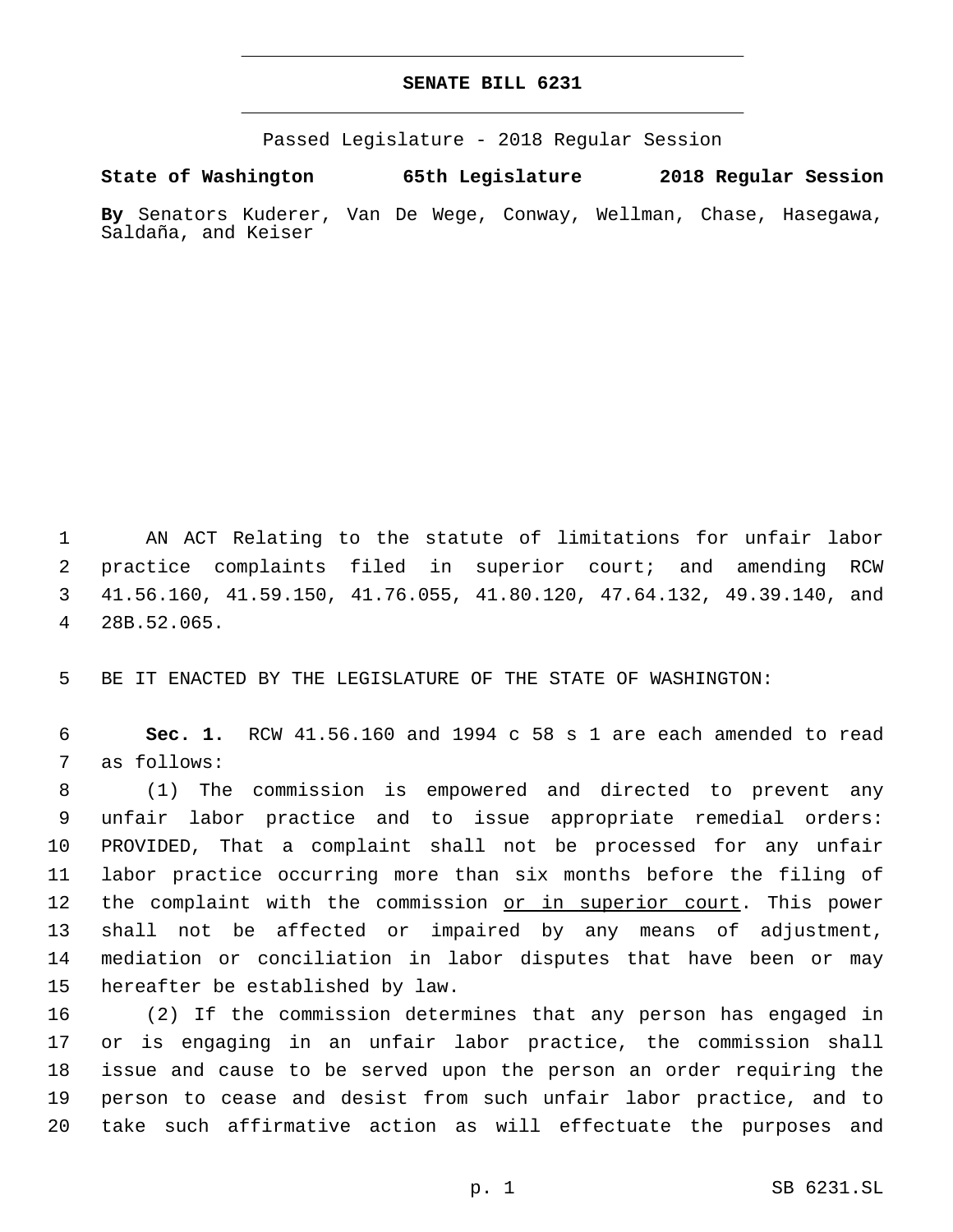policy of this chapter, such as the payment of damages and the 2 reinstatement of employees.

 (3) The commission may petition the superior court for the county in which the main office of the employer is located or in which the person who has engaged or is engaging in such unfair labor practice resides or transacts business, for the enforcement of its order and 7 for appropriate temporary relief.

 **Sec. 2.** RCW 41.59.150 and 1983 c 58 s 3 are each amended to read 9 as follows:

 (1) The commission is empowered to prevent any person from engaging in any unfair labor practice as defined in RCW 41.59.140: PROVIDED, That a complaint shall not be processed for any unfair labor practice occurring more than six months before the filing of 14 the complaint with the commission or in superior court. This power shall not be affected by any other means of adjustment or prevention that has been or may be established by agreement, law, equity or 17 otherwise.

 (2) If the commission determines that any person has engaged in or is engaging in any such unfair labor practices as defined in RCW 41.59.140, then the commission shall issue and cause to be served upon such person an order requiring such person to cease and desist from such unfair labor practice, and to take such affirmative action as will effectuate the purposes and policy of this chapter, such as the payment of damages and/or the reinstatement of employees.

 (3) The commission may petition the superior court for the county in which the main office of the employer is located or wherein the person who has engaged or is engaging in such unfair labor practice resides or transacts business, for the enforcement of its order and 29 for appropriate temporary relief.

 **Sec. 3.** RCW 41.76.055 and 2002 c 356 s 14 are each amended to 31 read as follows:

 (1) The commission is empowered to prevent any person from engaging in any unfair labor practice as defined in RCW 41.76.050: PROVIDED, That a complaint shall not be processed for any unfair labor practice occurring more than six months before the filing of 36 the complaint with the commission or in superior court. This power shall not be affected by any other means of adjustment or prevention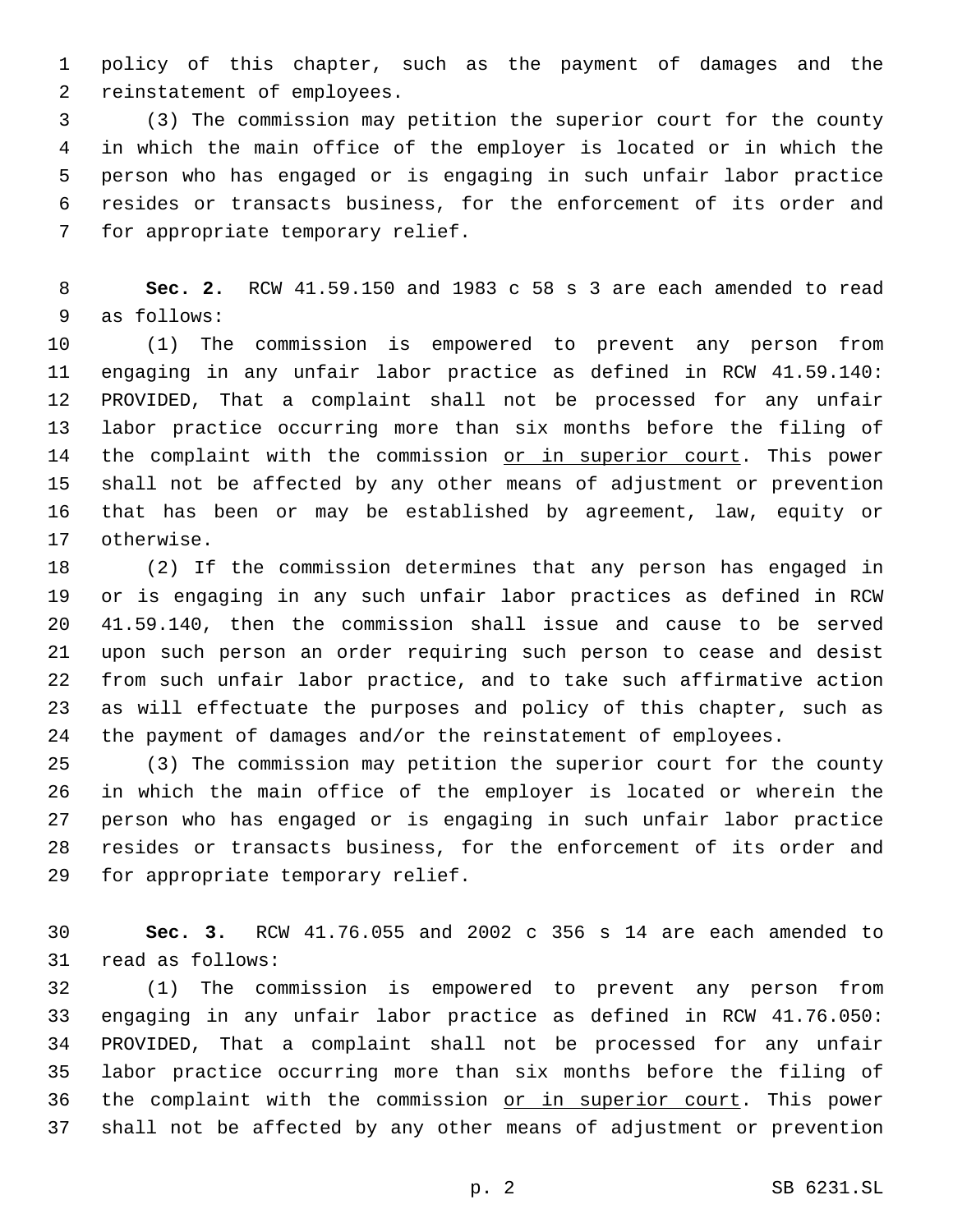that has been or may be established by agreement, law, equity or 2 otherwise.

 (2) If the commission determines that any person has engaged in or is engaging in any such unfair labor practice as defined in RCW 41.76.050, then the commission shall issue and cause to be served upon such person an order requiring such person to cease and desist from such unfair labor practice, and to take such affirmative action as will effectuate the purposes and policy of this chapter, such as the payment of damages and/or the reinstatement of faculty members.

 (3) The commission may petition the superior court for the county in which the main office of the employer is located or wherein the person who has engaged or is engaging in such unfair labor practice resides or transacts business, for the enforcement of its order and 14 for appropriate temporary relief.

 **Sec. 4.** RCW 41.80.120 and 2002 c 354 s 313 are each amended to 16 read as follows:

 (1) The commission is empowered and directed to prevent any unfair labor practice and to issue appropriate remedial orders: PROVIDED, That a complaint shall not be processed for any unfair labor practice occurring more than six months before the filing of 21 the complaint with the commission or in superior court. This power shall not be affected or impaired by any means of adjustment, mediation, or conciliation in labor disputes that have been or may 24 hereafter be established by law.

 (2) If the commission determines that any person has engaged in or is engaging in an unfair labor practice, the commission shall issue and cause to be served upon the person an order requiring the person to cease and desist from such unfair labor practice, and to take such affirmative action as will effectuate the purposes and policy of this chapter, such as the payment of damages and the 31 reinstatement of employees.

 (3) The commission may petition the superior court for the county in which the main office of the employer is located or in which the person who has engaged or is engaging in such unfair labor practice resides or transacts business, for the enforcement of its order and 36 for appropriate temporary relief.

 **Sec. 5.** RCW 47.64.132 and 2011 1st sp.s. c 16 s 26 are each 38 amended to read as follows: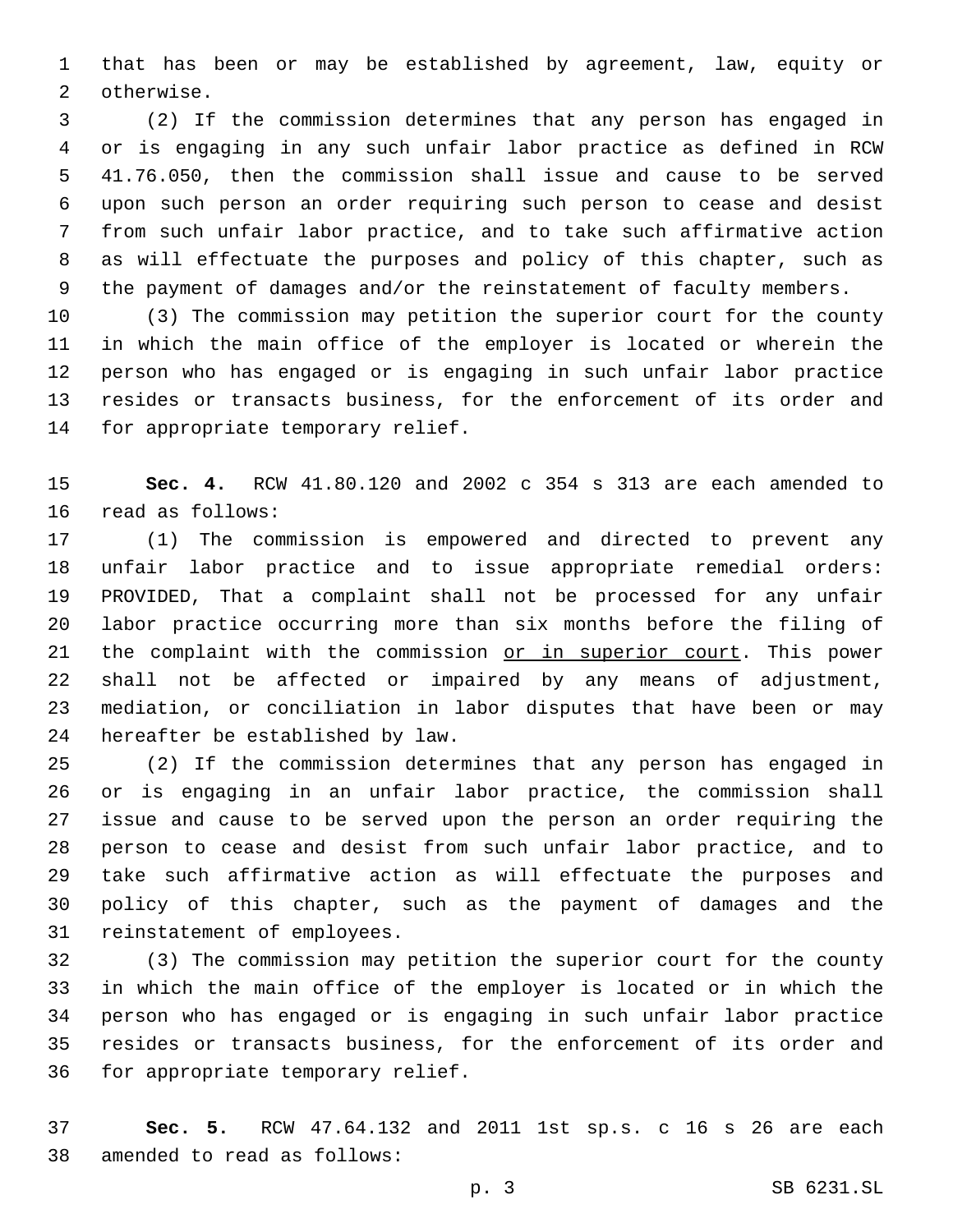(1) The commission is empowered and directed to prevent any unfair labor practice and to issue appropriate remedial orders; however, a complaint shall not be processed for any unfair labor practice occurring more than six months before the filing of the complaint with the commission or in superior court. This power shall not be affected or impaired by any means of adjustment, mediation, or conciliation in labor disputes that have been or may hereafter be 8 established by law.

 (2) If the commission determines that any person has engaged in or is engaging in an unfair labor practice, the commission shall issue and cause to be served upon the person an order requiring the person to cease and desist from such unfair labor practice, and to take such affirmative action as will effectuate the purposes and policy of this chapter, such as the payment of damages and the 15 reinstatement of employees.

 (3) The commission may petition the superior court for the county in which the main office of the employer is located or in which the person who has engaged or is engaging in such unfair labor practice resides or transacts business, for the enforcement of its order and 20 for appropriate temporary relief.

 **Sec. 6.** RCW 49.39.140 and 2010 c 6 s 15 are each amended to read 22 as follows:

 (1) The commission must prevent unfair labor practices and issue appropriate remedial orders. However, a complaint may not be processed for an unfair labor practice occurring more than six months 26 before the filing of the complaint with the commission or in superior 27 court.

 (2) If the commission determines that a person has engaged in or is engaging in an unfair labor practice, the commission must issue and serve upon the person an order requiring the person to cease and desist from the unfair labor practice. The commission may take action to carry out the purposes and policy of this chapter, including requiring the person to pay damages and reinstate employees.

 (3) The commission may petition the superior court for the county in which the main office of the employer is located or in which the person who has engaged or is engaging in the unfair labor practice resides or transacts business, for the enforcement of its order and 38 for appropriate temporary relief.